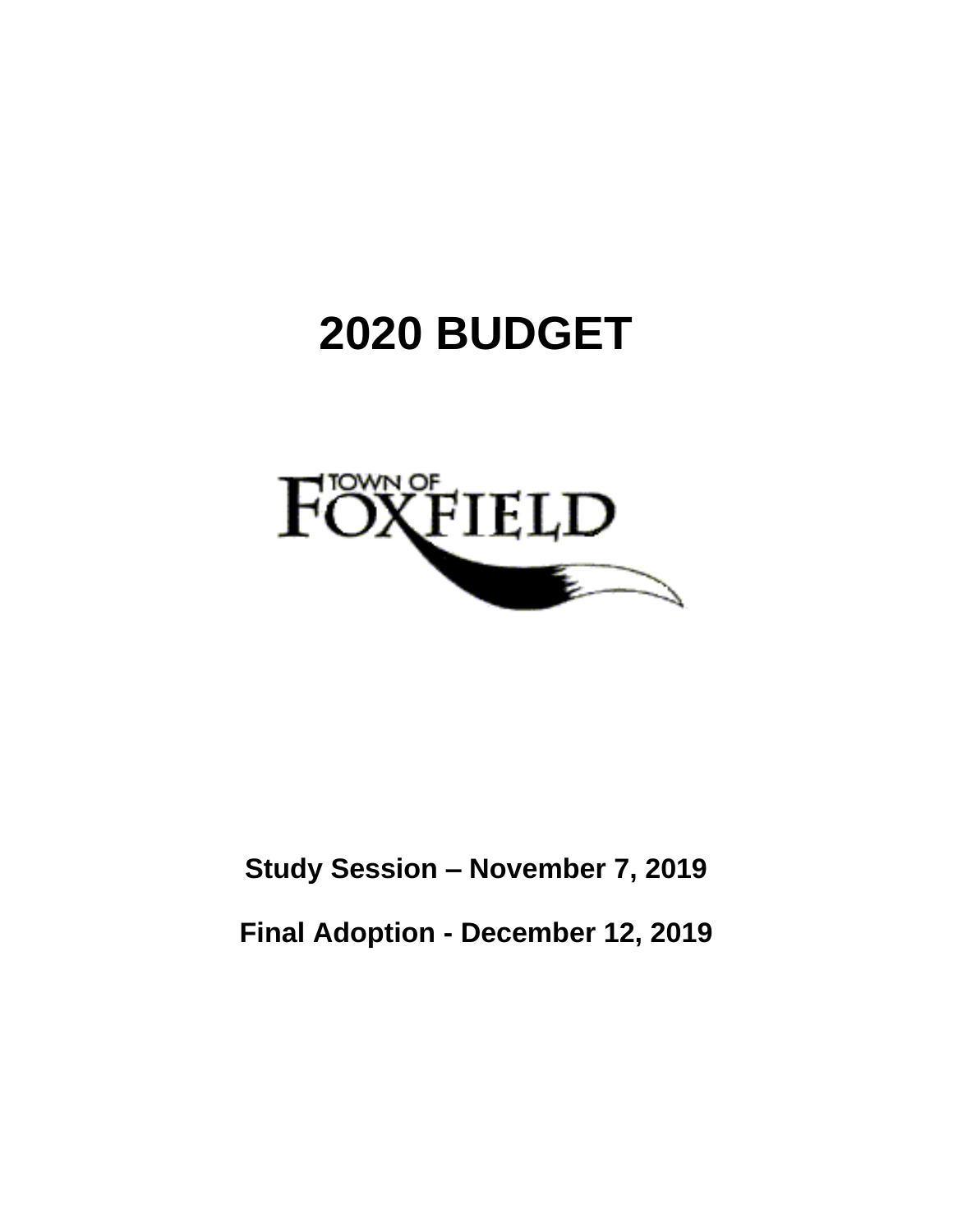

# CERTIFICATE OF AUTHENTICITY

**STATE OF COLORADO**  $\mathcal{E}$ **TOWN OF FOXFIELD**  $\lambda$ **COUNTY OF ARAPAHOE** )

SS: Department of Local Affairs

I, Miranda Gallivan, Town Clerk, in and for said Town of Foxfield, in the County of Arapahoe, in the State aforesaid, do hereby certify that the attached is a true and correct copy of the Town of Foxfield's 2020 Budget that was unanimously passed at the Town of Foxfield's Regular Meeting which was held on December 12, 2019.

In witness whereof, I have hereunto set my hand and the seal of the Town of Foxfield, this 13<sup>th</sup> day of December, 2019.

Sallivan

Miranda Gallivan **Town Clerk** 

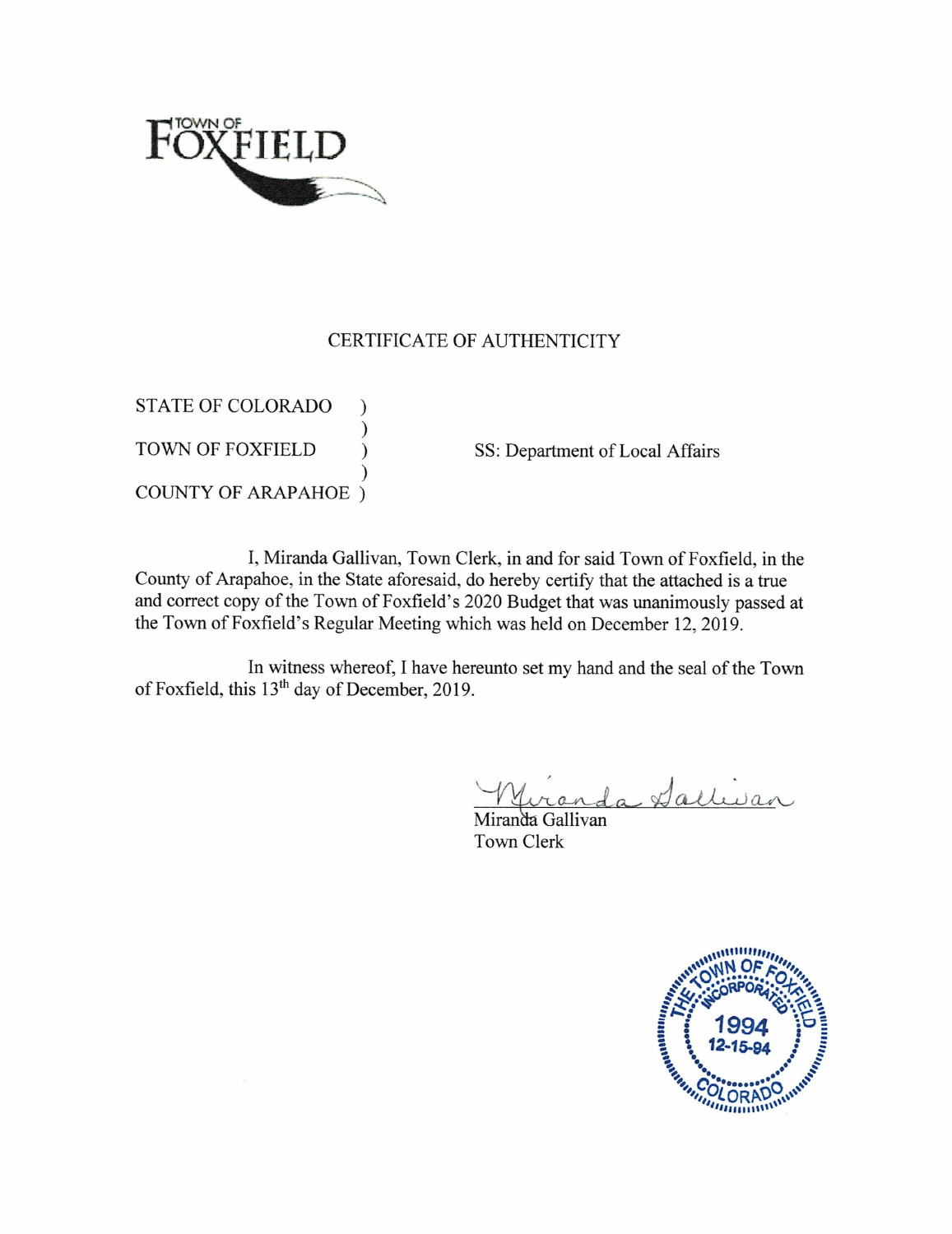

December 12, 2019

Mayor Jones and Members of the Town of Foxfield Board of Trustees:

In accordance with the Local Government Budget Law of Colorado, staff is pleased to present the 2020 Proposed Annual Budget. Upon final approval by the Board of Trustees, this budget document will provide the legal authority to appropriate and expend funds for the 2020 budget year.

The budget provides guidance throughout the year for projects, programs and services provided by the Town. It also requires constant monitoring to ensure that fund balances are preserved.

It has been staff's intent to produce a budget that demonstrates accountability and fiscal conservatism in order to meet the needs of the community yet protect the assets of the Town.

Therefore, it is with great appreciation for the continued leadership and support of the Mayor and the Board that staff presents this 2020 Proposed Annual Budget.

Randi Gallivan **Karen Proctor** Karen Proctor Town Clerk/Treasurer Town Administrator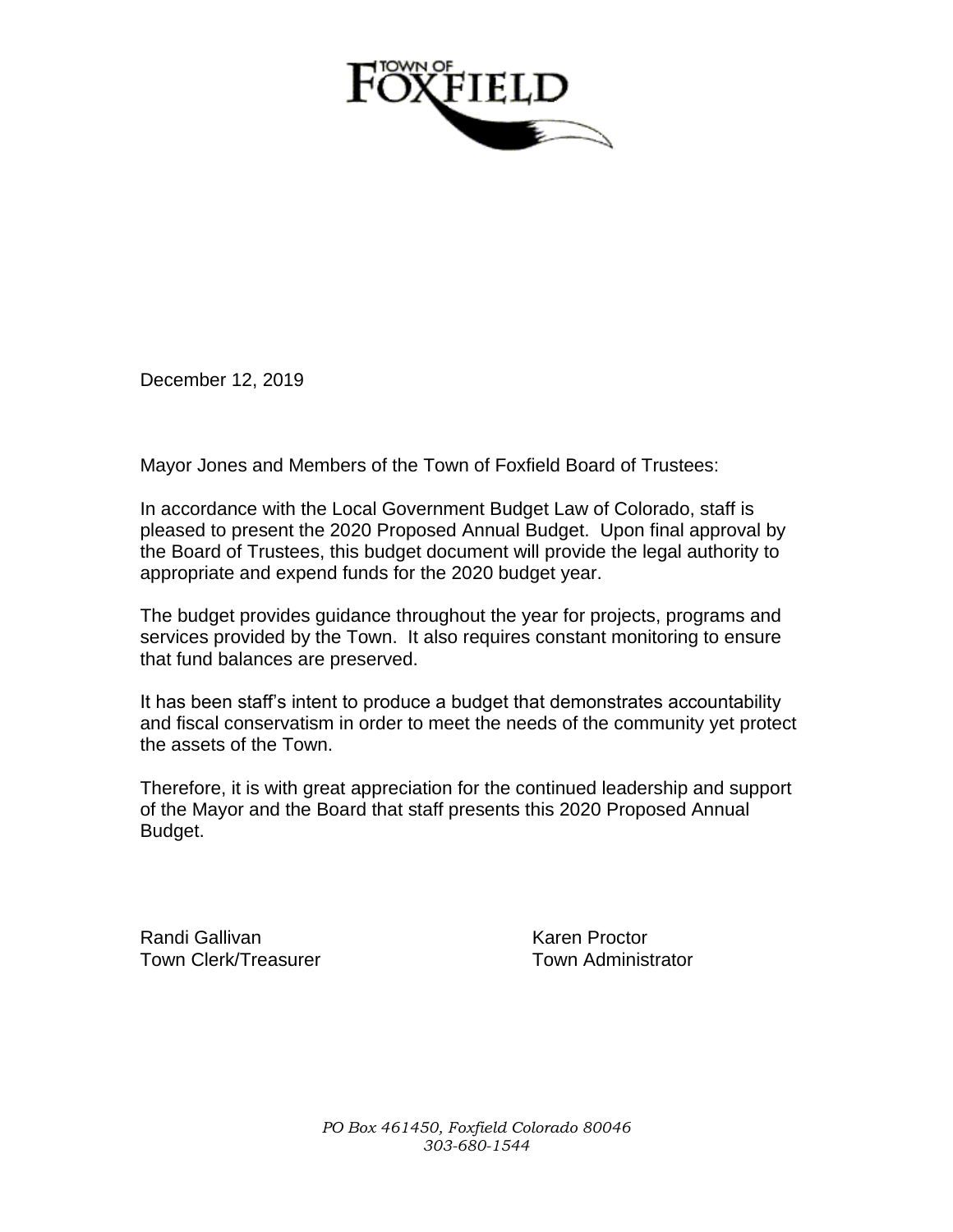## **TOWN OF FOXFIELD 2020 Proposed Budget**

|                                        | 2018 Actual | 2019 Estimated | 2020 Budget |
|----------------------------------------|-------------|----------------|-------------|
| <b>GENERAL FUND</b>                    |             |                |             |
| <b>Beginning Fund Balance</b>          | 572,990     | 737,241        | 901,980     |
| <b>Revenues:</b>                       |             |                |             |
| <b>Taxes and Franchise Fees</b>        | 456,611     | 491,463        | 483,403     |
| <b>Licenses and Permits</b>            | 33,508      | 46,504         | 29,135      |
| Intergovernmental                      | 58,448      | 56,274         | 51,329      |
| <b>Charges for Services</b>            | 1,549       | 1,000          | 1,000       |
| Fines                                  | 8,861       | 10,309         | 10,000      |
| Miscellaneous                          | 65,126      | 24,949         | 10,139      |
| <b>Total Revenues</b>                  | 624,103     | 630,499        | 585,005     |
| <b>Total Revenues and Fund Balance</b> | 1,197,093   | 1,367,740      | 1,486,986   |
| <b>Expenditures:</b>                   |             |                |             |
| Administration                         | 162,902     | 192,520        | 202,423     |
| Elections                              | 453         | 0              | 725         |
| Judicial                               | 9,117       | 9,950          | 9,000       |
| <b>Public Safety</b>                   | 116,598     | 108,306        | 122,928     |
| <b>Public Works</b>                    | 111,491     | 123,515        | 120,275     |
| <b>ESTIP</b>                           | 25,250      | 0              | 0           |
| Capital                                | 34,041      | 31,469         | 315,000     |
| <b>Total Expenditures</b>              | 459,852     | 465,760        | 770,351     |
| <b>Ending Fund Balance</b>             | 737,241     | 901,980        | 716,635     |
| <b>OPEN SPACE FUND</b>                 |             |                |             |
| <b>Beginning Fund Balance</b>          | 77,495      | 99,317         | 122,241     |
| <b>Revenues</b>                        | 21,822      | 23,282         | 21,500      |
| <b>Total Revenues and Fund Balance</b> | 99,317      | 122,599        | 143,741     |
| <b>Expenditures:</b>                   |             |                |             |
| Maintenance                            | 0           | 0              | 0           |
| Improvements                           | 0           | 0              | 0           |
| Planning                               | 0           | 358            | 3,400       |
| <b>Engineering and Design</b>          | 0           | 0              | 0           |
| <b>Total Expenditures</b>              | 0           | 358            | 3,400       |
| <b>Ending Fund Balance</b>             | 99,317      | 122,241        | 140,341     |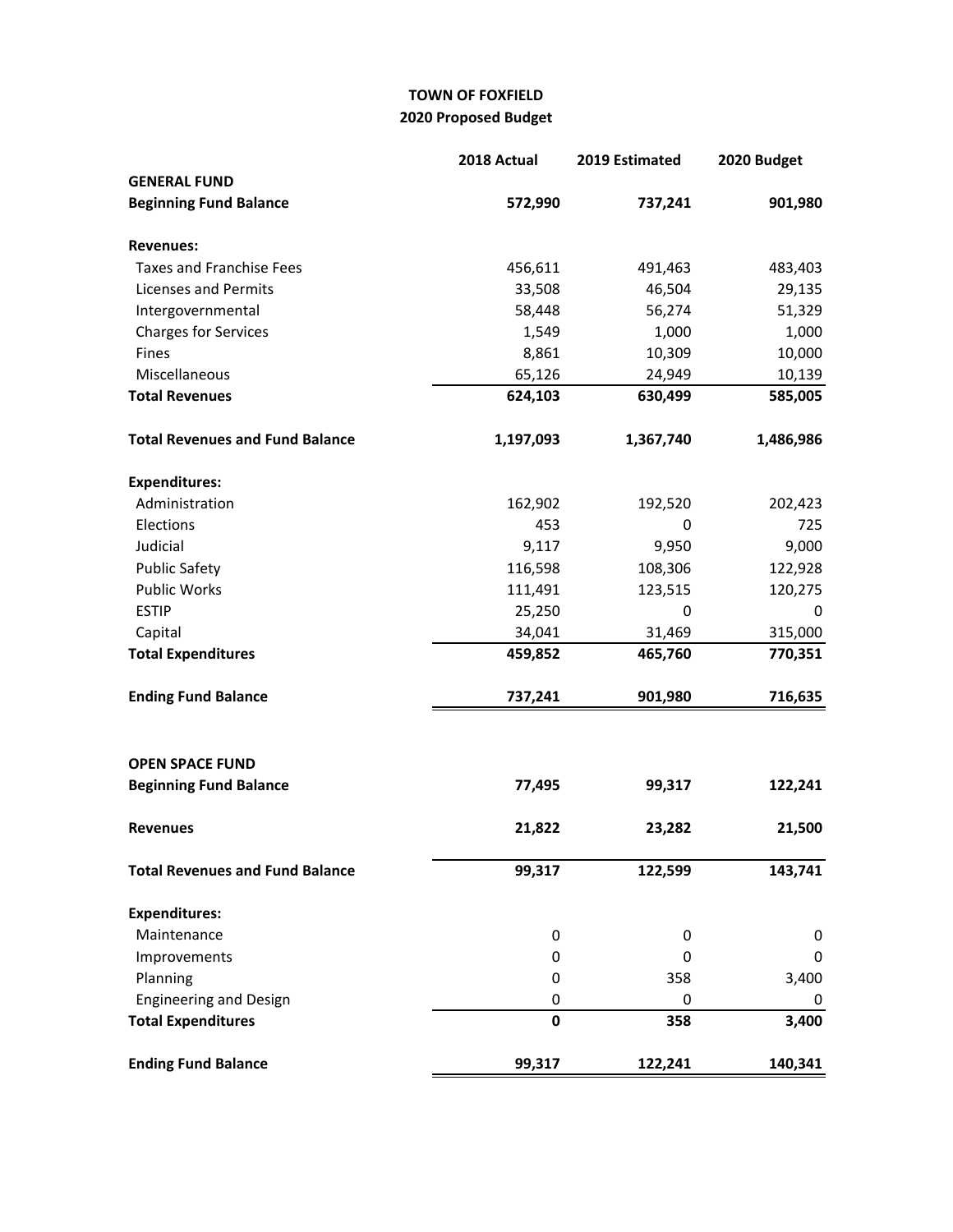| <b>CONSERVATION TRUST FUND</b>         |        |        |        |  |
|----------------------------------------|--------|--------|--------|--|
| <b>Beginning Fund Balance</b>          | 37,094 | 32,272 | 30,092 |  |
| <b>Revenues</b>                        | 8,655  | 8,820  | 8,800  |  |
| <b>Total Revenues and Fund Balance</b> | 45,750 | 41,092 | 38,892 |  |
| <b>Expenditures:</b>                   |        |        |        |  |
| Improvements                           | 0      | 0      | 0      |  |
| Legal                                  | 0      | 0      | 0      |  |
| Planning & Engineering                 | 0      | 0      | 0      |  |
| Maintenance                            | 13,478 | 11,000 | 13,000 |  |
| <b>Total Expenditures</b>              | 13,478 | 11,000 | 13,000 |  |
| <b>Ending Fund Balance</b>             | 32,272 | 30,092 | 25,892 |  |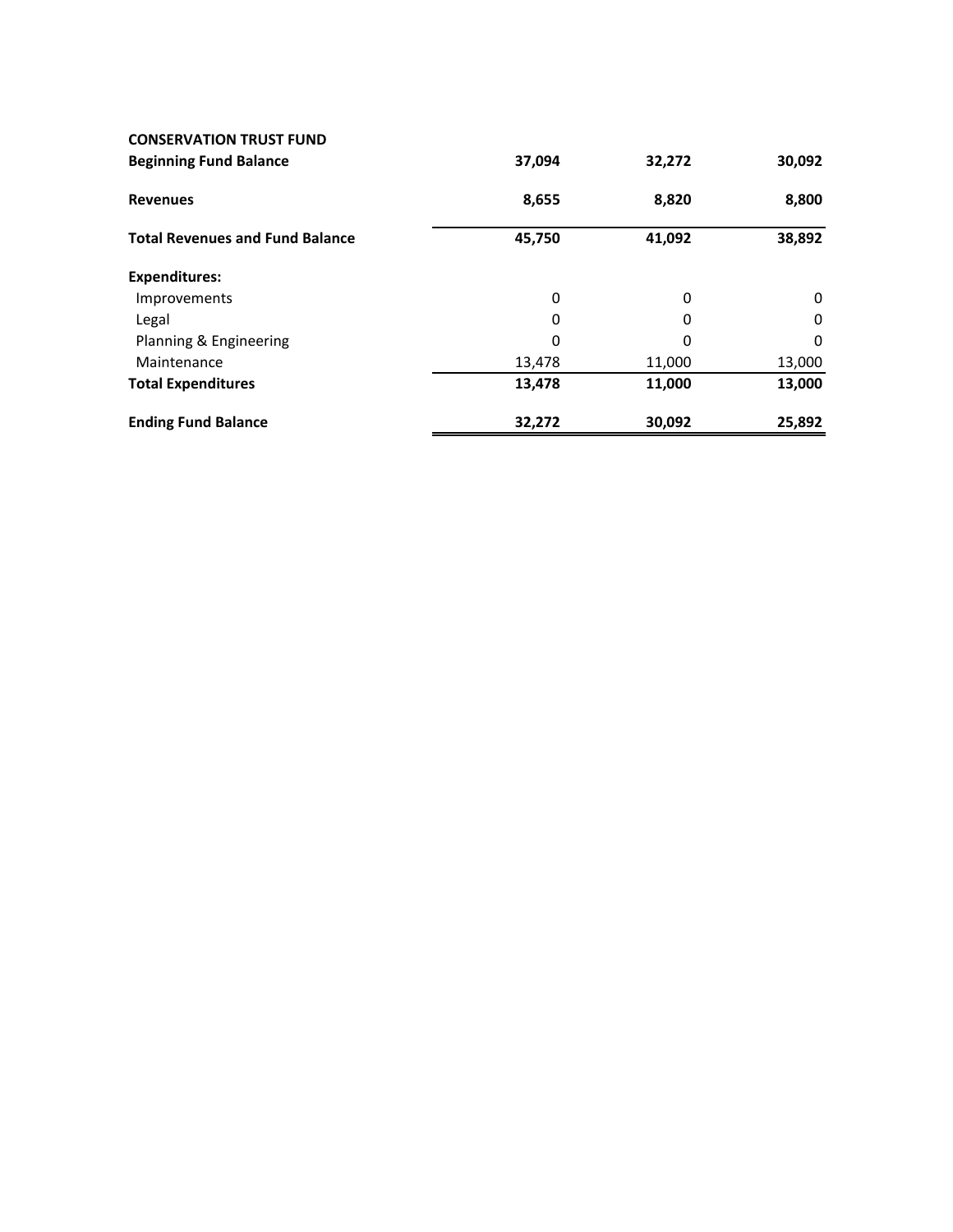2020

| Account | Title<br>Account i | 2017 Actual | 2018 Actual | 2019 Budget | 2019 Estimate | 2020 Budget | <b>Description</b> |
|---------|--------------------|-------------|-------------|-------------|---------------|-------------|--------------------|
|---------|--------------------|-------------|-------------|-------------|---------------|-------------|--------------------|

## **GENERAL FUND**

#### **Taxes and Franchise Fees**

|                             | <b>Assessed Value</b>                | 17,083,548 | 20,495,097 | 20,325,847  | 20,325,847 | 22,601,884 |                                           |
|-----------------------------|--------------------------------------|------------|------------|-------------|------------|------------|-------------------------------------------|
|                             | Mill Levy                            |            |            | 4.982       | 4.982      | 4.982      |                                           |
| 10-31-111                   | <b>Current Property Tax</b>          | 84,042     | 101,683    | 101,263     | 101,263    | 112,603    | Provided by the county                    |
|                             |                                      |            |            |             |            |            |                                           |
|                             |                                      |            |            |             |            |            | County collected. Basically property tax  |
|                             |                                      |            |            |             |            |            | on type of vehicle. Year and taxable      |
|                             |                                      |            |            |             |            |            | value determine these fees. Taxable       |
|                             |                                      |            |            |             |            |            | value is determined by taking 85% of      |
| 10-31-121                   | Specific Ownership Tax               | 6,711      | 7,420      | 6,700       | 7,607      | 7,000      | the suggested retail price.               |
| 10-31-125                   | Specific Ownership Tax - GOB         | 23,132     | $\Omega$   | $\Omega$    | $\Omega$   | $\Omega$   |                                           |
| 10-31-161                   | Xcel Franchise Fee                   | 7,897      | 6,955      | 9,000       | 8,192      | 8,000      |                                           |
| 10-31-162                   | <b>IREA Franchise Fee</b>            | 22,291     | 23,159     | 22,000      | 21,665     | 22,000     |                                           |
| 10-31-163                   | <b>Cable Television Fees</b>         | 4,952      | 5,242      | 4,200       | 5,270      | 5,200      | Comcast                                   |
| 10-31-191                   | <b>Current Property Tax Interest</b> | 156        | 137        | $\mathbf 0$ | 100        | 100        | Interest on property tax                  |
|                             |                                      |            |            |             |            |            | Property Taxes due or refunded from       |
| 10-31-192                   | Delinquent Property Tax              | (529)      | 4,164      | $\pmb{0}$   | 1,726      | 0          | previous years                            |
|                             |                                      |            |            |             |            |            | Property Tax interest due or refunded     |
| 10-31-193                   | Delinquent Property Tax Interest     | (68)       | 1,262      | $\pmb{0}$   | 640        |            | 0 from previous years                     |
|                             |                                      |            |            |             |            |            | 3.75% on purchases made in the town       |
| 10-31-311                   | Sales Tax                            | 261,647    | 292,566    | 300,000     | 305,000    | 315,000    | or delivered into the town.               |
|                             |                                      |            |            |             |            |            |                                           |
|                             |                                      |            |            |             |            |            | Three percent (3%) imposed only for the   |
|                             |                                      |            |            |             |            |            | privilege of storing, using or consuming  |
|                             |                                      |            |            |             |            |            | within the Town any construction and      |
| 10-31-312                   | Use Tax                              | 13,221     | 14,023     | 13,500      | 40,000     | 13,500     | building materials greater than \$20,000. |
|                             |                                      | 423,452    | 456,611    | 456,663     | 491,463    | 483,403    |                                           |
| <b>Licenses and Permits</b> |                                      |            |            |             |            |            |                                           |
| 10-32-211                   | Liquor Licenses                      | 2,700      | 475        | 400         | 398        | 450        | 2 licenses + special events               |
| 10-32-215                   | <b>Business Licenses</b>             | 420        | 420        | 420         | 385        | 385        | \$35 annual fee per business              |
| 10-32-218                   | Sign Permits                         | 472        | 650        | 200         | $\Omega$   | 200        | <b>FVC and OLOL</b>                       |
| 10-32-219                   | Communique Ads                       | 165        | 450        | 500         | 450        | 400        | Increase in the number of newsletters     |
| 10-32-221                   | <b>Building Permits</b>              | 39,178     | 24,611     | 25,000      | 42,116     | 25,000     |                                           |
| 10-32-222                   | <b>Street Cut Permits/ROW</b>        | (25)       | 1,054      | 500         | 300        | 300        |                                           |
| 10-32-223                   | <b>Grading Permits</b>               | 150        | 150        | 300         | 150        | 150        |                                           |
| 10-32-224                   | <b>Zoning Review</b>                 | $\Omega$   | 2,848      | 1,500       | 1,649      | 1,500      | Costs billed through building permit      |
| 10-32-225                   | <b>Engineering Review</b>            | 0          | 2,600      | 1,500       | 807        | 500        | Costs billed through building permit      |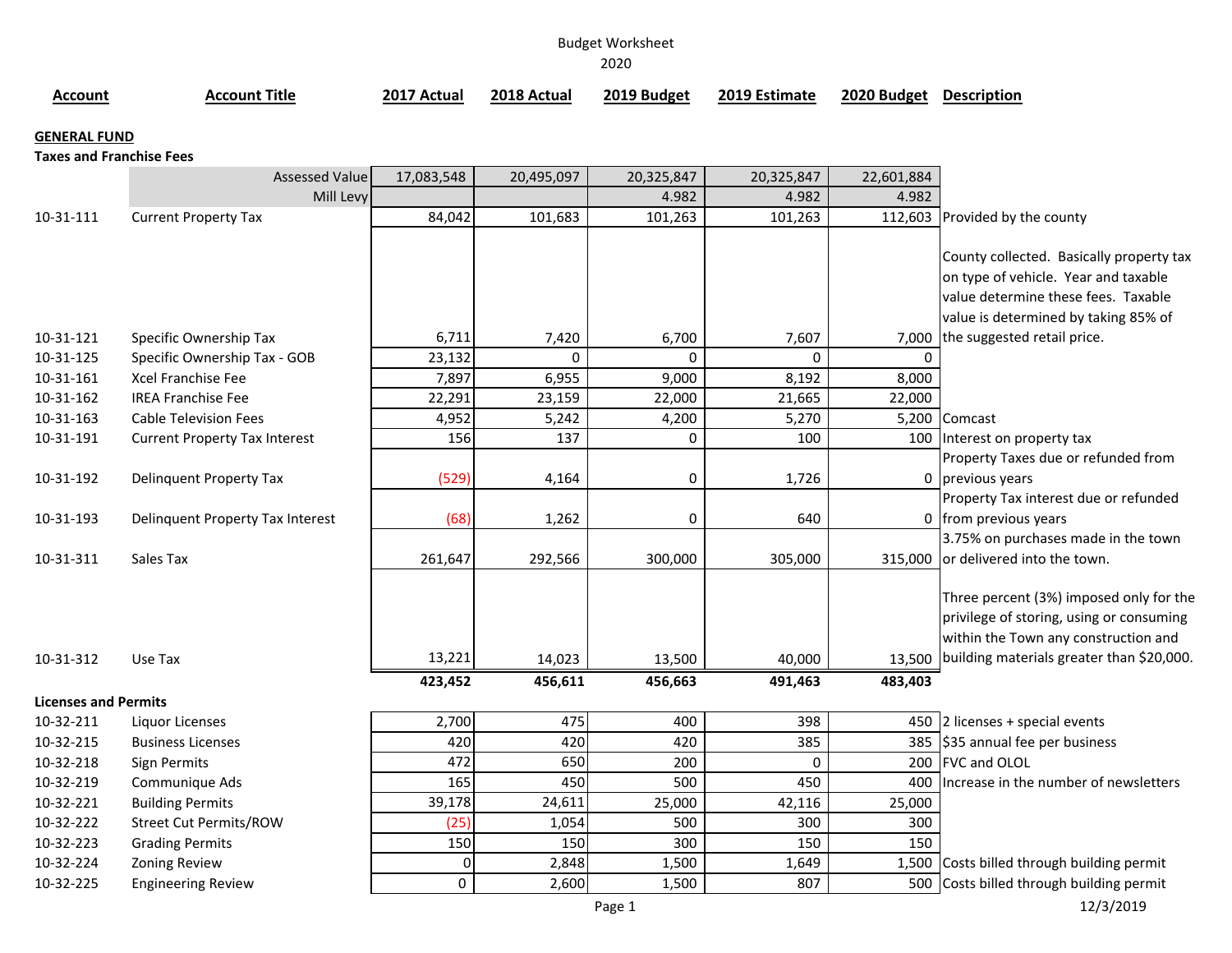| <b>Account</b>              | <b>Account Title</b>                 | 2017 Actual | 2018 Actual        | 2019 Budget | 2019 Estimate     | 2020 Budget          | <b>Description</b>                      |
|-----------------------------|--------------------------------------|-------------|--------------------|-------------|-------------------|----------------------|-----------------------------------------|
| 10-32-226                   | <b>Driveway Permits</b>              | 250         | 250                | 250         | 250               | 250                  |                                         |
|                             |                                      | 43,310      | 33,508             | 30,570      | 46,504            | 29,135               |                                         |
| Intergovernmental           |                                      |             |                    |             |                   |                      |                                         |
| 10-33-321                   | Motor Vehicle Registration Fees      | 4,064       | 4,021              | 3,900       | 4,294             | 4,000                | County collected                        |
| 10-33-342                   | Cigarette Tax                        | 1,114       | 1,125              | 1,100       | 929               | 1,000                | <b>State derived</b>                    |
|                             |                                      |             |                    |             |                   |                      | Based on the # of vehicles and street   |
|                             |                                      |             |                    |             |                   |                      | miles in each community relative to the |
|                             |                                      |             |                    |             |                   |                      | same statistics in other municipalities |
|                             |                                      |             |                    |             |                   |                      | and the CO Dept of Transporation        |
| 10-33-352                   | Highway User Tax                     | 43,440      | 47,492             | 40,000      | 45,329            | 40,000               | revenue estimates.                      |
|                             |                                      |             |                    |             |                   |                      | Shareback from Arapahoe County (.560    |
| 10-33-371                   | County Road/Bridge Levy              | 5,561       | 5,810              | 5,691       | 5,722             | 6,329                | x Assessed Value X 50%)                 |
|                             |                                      | 54,179      | 58,448             | 50,691      | 56,274            | 51,329               |                                         |
| <b>Charges for Services</b> |                                      |             |                    |             |                   |                      |                                         |
| 10-35-510                   | <b>Traffic Court Revenues</b>        | 15,050      | 8,861              | 15,000      | 10,309            | 10,000               |                                         |
| 10-35-540                   | <b>Chargeback Administration Fee</b> | 3,080       | 1,549              | 2,500       | 1,000             |                      | 1,000 SafeBuilt & SEH                   |
|                             |                                      | 18,130      | 10,410             | 17,500      | 11,309            | 11,000               |                                         |
| <b>Miscellaneous</b>        |                                      |             |                    |             |                   |                      |                                         |
|                             |                                      |             |                    |             |                   |                      | Colotrust funds moved to higher         |
| 10-36-611                   | <b>Interest Earnings</b>             | 3,552       | 10,609             | 9,000       | 18,551            | 8,639                | interest earning account                |
|                             |                                      |             |                    |             |                   |                      | Pinnacol dividend, IREA cap credit,     |
| 10-36-680                   | Miscellaneous/Other Income           | 848         | 54,447<br>$\Omega$ | 500         | 2,148             | 1,500                | Mineral/Severance tax, etc.             |
| 10-36-682<br>10-36-690      | <b>SIPA Grant</b><br>Transfer In     | 56,145      | 70                 | 0<br>0      | 4,250<br>$\Omega$ | $\Omega$<br>$\Omega$ | Grant for new website                   |
|                             |                                      |             |                    |             |                   |                      |                                         |
|                             |                                      | 60,545      | 65,126             | 9,500       | 24,949            | 10,139               |                                         |
|                             | <b>TOTAL REVENUES</b>                | 599,616     | 624,103            | 564,925     | 630,499           | 585,005              |                                         |
| <b>Administration</b>       |                                      |             |                    |             |                   |                      |                                         |
| 10-41-110                   | <b>Personnel Expenses</b>            | 130,183     | 115,284            | 124,000     | 127,781           | 131,614              | 3% salary increases                     |
| 10-41-116                   | Payroll Taxes (7.65%)                | 9,959       | 8,819              | 9,486       | 9,772             | 10,069               |                                         |
| 10-41-118                   | Workers Compensation Ins.            | 951         | 826                | 950         | 715               |                      | 850 Pinnacol                            |
| 10-41-120                   | Supplies/Materials                   | 500         | 1,445              | 500         | 500               | 500                  |                                         |
| 10-41-130                   | Postage/Bulk Mail Charges            | 298         | 537                | 400         | 400               | 400                  | PO Box Rental                           |
| 10-41-140                   | Printing                             | $\Omega$    | 1,044              | 100         | 50                | 50                   |                                         |
| 10-41-141                   | Newsletter                           | 129         | 195                | 250         | 50                |                      | 50 Hard copies of newsletter            |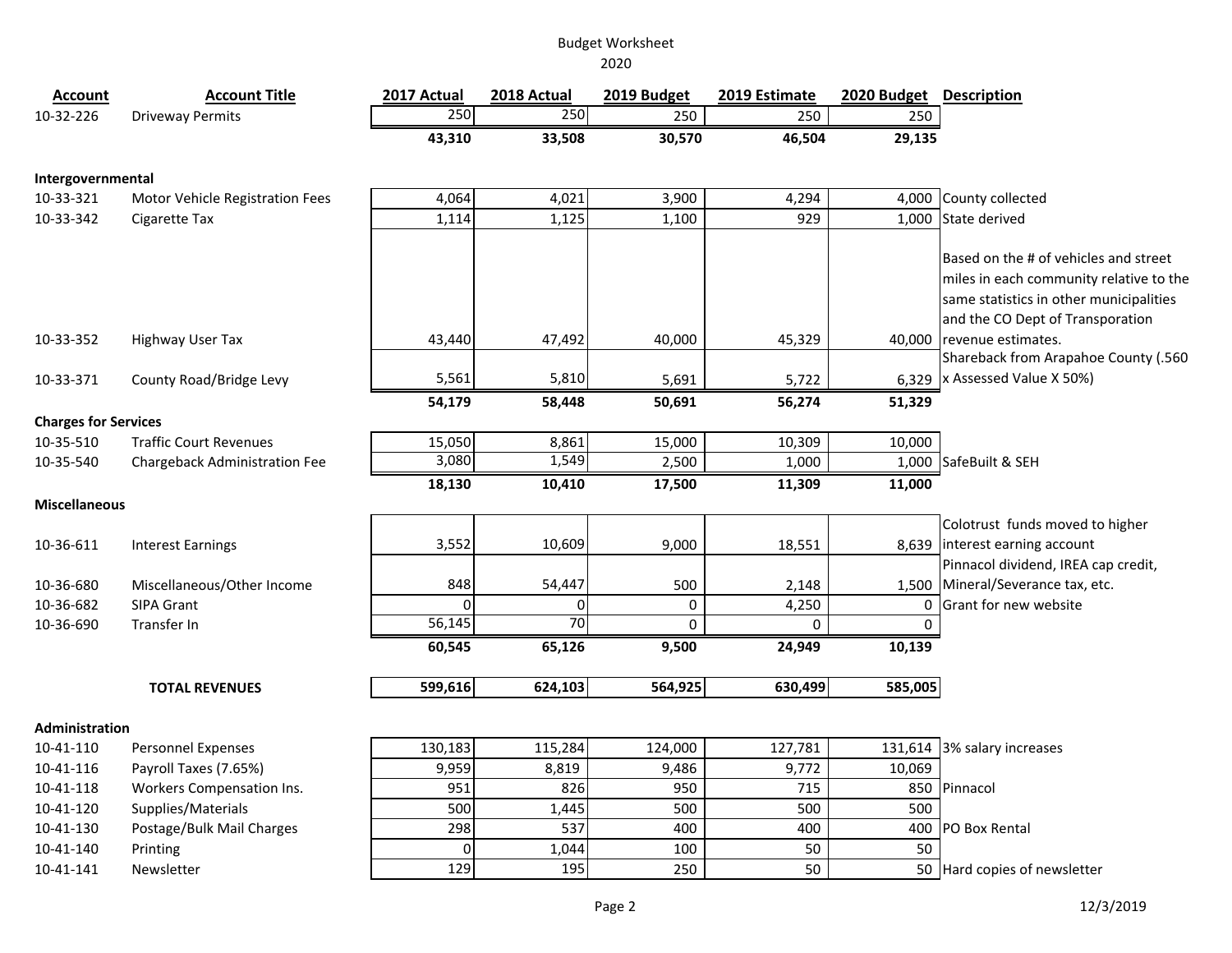| <b>Account</b>       | <b>Account Title</b>              | 2017 Actual | 2018 Actual | 2019 Budget         | 2019 Estimate | 2020 Budget | <b>Description</b>                       |
|----------------------|-----------------------------------|-------------|-------------|---------------------|---------------|-------------|------------------------------------------|
| 10-41-143            | <b>Municipal Code Supplements</b> | 835         | 2,056       | 1,500               | 500           | 1,500       |                                          |
| 10-41-145            | <b>Legal Notices</b>              | 508         | 312         | 250                 | 250           | 250         |                                          |
| 10-41-148            | <b>Recording Fees</b>             | 13          | 26          | 50                  | 50            | 50          |                                          |
| 10-41-151            | Audit                             | 7,500       | 7,500       | 7,000               | 7,000         | 7.000       | John Cutler and Associates               |
| 10-41-152            | Legal                             | 10,809      | 11,397      | 18,000              | 18,000        |             | 35,000 HPWC. Pending lawsuit.            |
| 10-41-160            | <b>County Treasurer Fees</b>      | 836         | 1,072       | 1,013               | 1,200         |             | 1,126 1% of current property tax revenue |
|                      |                                   |             |             |                     |               |             | Caselle (AP & Payroll added), Carbonite, |
| 10-41-170            | Communications/IT                 | 2,978       | 2,155       | 12,065              | 12,065        |             | 3,400 Laserfiche                         |
| 10-41-171            | Telephone/Internet                | 2,362       | 2,298       | 1,500               | 1,515         | 1,600       | Clerk's office                           |
| 10-41-172            | E-mail Server                     | 498         | 521         | 540                 | 498           | 500         |                                          |
| 10-41-173            | Web Site Dev/Mgmt                 | 240         | 240         | 4,500               | 4,500         |             | 25 No cost with new website              |
|                      |                                   |             |             |                     |               |             | CIRSA Property/Casualty and volunteer    |
| 10-41-180            | Insurance                         | 4,571       | 4,759       | 4,800               | 4,500         |             | $5,015$ medical                          |
|                      |                                   |             |             |                     |               |             | DRCOG, CGFOA, CMCA, CML, IIMC,           |
| 10-41-182            | Membership/Dues/Training          | 2,166       | 2,342       | 3,250               | 3,000         | 3,250       | Conferences and training                 |
| 10-41-190            | Miscellaneous Expense             | 123         | 38          | 150                 | 150           | 150         |                                          |
| 10-41-192            | <b>Bank Service Charges</b>       | 24          | 36          | $\overline{30}$     | 24            | 24          |                                          |
|                      | <b>Total Administration</b>       | 175,483     | 162,902     | 190,334             | 192,520       | 202,423     |                                          |
|                      |                                   |             |             |                     |               |             |                                          |
| <b>Elections</b>     |                                   |             |             |                     |               |             |                                          |
| 10-42-121            | Elections - Judges                | $\Omega$    | 325         | $\pmb{0}$           | $\pmb{0}$     | 325         |                                          |
| 10-42-131            | <b>Election Expenses</b>          | 534         | 128         | $\mathsf{O}\xspace$ | $\pmb{0}$     | 400         |                                          |
|                      |                                   | 534         | 453         | $\mathbf 0$         | $\mathbf 0$   | 725         |                                          |
| <b>Judicial</b>      |                                   |             |             |                     |               |             |                                          |
| 10-44-211            | Judge                             | 3,250       | 3,000       | 3,000               | 3,000         |             | 3,000 \$250/month                        |
| 10-44-220            | <b>Court Related Expenses</b>     | 3,860       | 6,117       | 5,000               | 6,950         |             | 6,000 Approximately \$1250/qrt           |
|                      |                                   | 7,110       | 9,117       | 8,000               | 9,950         | 9,000       |                                          |
| <b>Public Safety</b> |                                   |             |             |                     |               |             |                                          |
| 10-46-311            | Law Enforcement                   | 85,110      | 102,056     | 101,263             | 101,181       | 112,603     | IGA with Arapahoe County Sherriff        |
| 10-46-314            | Off Duty Officer Patrols          | 12,746      | 14,152      | 13,000              | 6,800         | 10,000      |                                          |
| 10-46-400            | <b>Animal Control</b>             | 65          | 390         | 325                 | 325           | 325         |                                          |
|                      |                                   | 97,921      | 116,598     | 114,588             | 108,306       | 122,928     |                                          |
| <b>Public Works</b>  |                                   |             |             |                     |               |             |                                          |
| 10-48-451            | Planning                          | 4,748       | 5,110       | 5,000               | 5,000         |             | 5,000 SafeBuilt                          |
| 10-48-452            | Engineering                       | 11,845      | 15,739      | 10,000              | 13,571        | 13,000 SEH  |                                          |
| 10-48-453            | Code Enforcement                  | 6,519       | 7,939       | 8,000               | 8,400         |             | 8,500 SafeBuilt                          |
| 10-48-454            | Snow Removal                      | 4,120       | 8,036       | 20,000              | 20,000        |             | 20,000 Terracare                         |
| 10-48-455            | Roads Maintenance Contract        | 36,358      | 37,827      | 38,000              | 30,500        |             | 35,000 80% of Terracare monthly contract |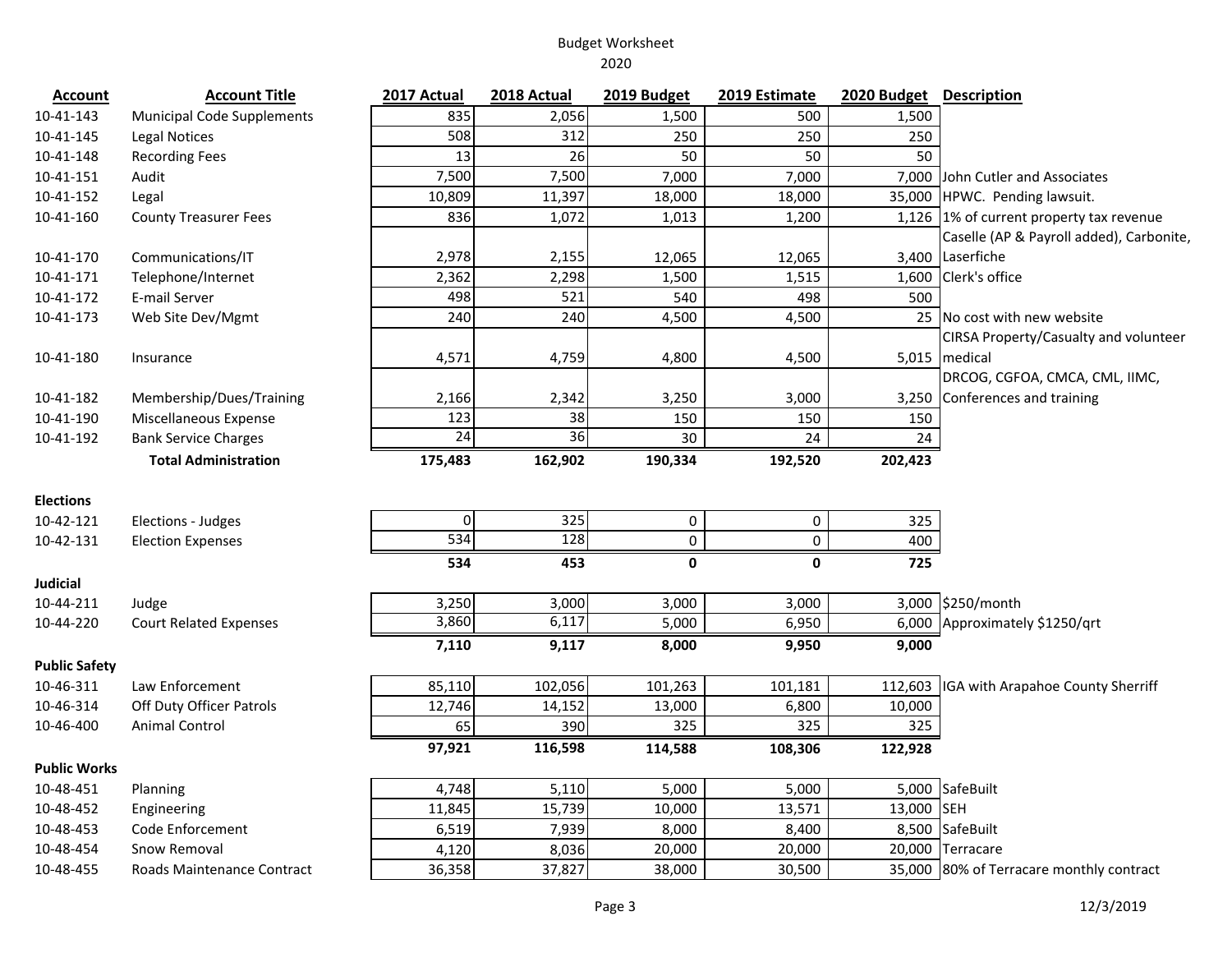| <b>Account</b> | <b>Account Title</b>              | 2017 Actual | 2018 Actual | 2019 Budget | 2019 Estimate | 2020 Budget | <b>Description</b>                          |
|----------------|-----------------------------------|-------------|-------------|-------------|---------------|-------------|---------------------------------------------|
| 10-48-456      | <b>Traffic Control/Signage</b>    | 4,406       | 2,759       | 1,500       | 1,500         |             | 1,500 Sign placement and repair             |
| 10-48-457      | <b>Building Permit Expenses</b>   | 20,532      | 18,444      | 33,400      | 33,400        |             | 25,000 SafeBuilt                            |
| 10-48-458      | St. Cut/ROW Permit Expenses       | 1,416       |             | 750         | 300           | 300         |                                             |
| 10-48-459      | <b>Street Lights</b>              | 1,258       | 1,272       | 1,300       | 1,315         | 1,300       | Lewiston Way and Parker Road                |
|                |                                   |             |             |             |               |             | Misc. Terracare charges, SEH pavement       |
| 10-48-460      | Roads & ROW Maintenance           | 10,138      | 9,022       | 10,593      | 3,500         | 4,000 mgmt  |                                             |
|                |                                   |             |             |             |               |             | Parade, Chili Fest, Trunk or Treat, Spring  |
| 10-48-500      | Comm Events (Parade, Directory)   | 5,319       | 4,706       | 7,000       | 5,500         |             | 6,000 & Fall Clean-ups                      |
| 10-48-600      | Storage Unit                      | 637         | 637         | 675         | 529           | 675         |                                             |
|                |                                   | 107,296     | 111,491     | 136,218     | 123,515       | 120,275     |                                             |
|                |                                   |             |             |             |               |             |                                             |
| <b>ESTIP</b>   |                                   |             |             |             |               |             |                                             |
| 10-52-620      | <b>ESTIP</b>                      | 104,349     | 25,250      | 0           | 0             |             | 0 Last payment made in May 2018             |
|                |                                   | 104,349     | 25,250      | 0           | 0             |             |                                             |
| Capital        |                                   |             |             |             |               |             |                                             |
| 10-58-800      | Capital Exp > \$5,000.00          | 18,655      | 32,165      | 150,000     | 31,469        | 315,000     | Mill, Overlay and Crack Seal (\$165,000) ar |
| 10-58-801      | Capital Exp < \$5,000.00          |             | 1,876       | 0           | 0             | C           |                                             |
| 10-58-804      | Improvements - Ring Road          | 4,500       |             | $\Omega$    | 0             |             |                                             |
|                |                                   | 23,155      | 34,041      | 150,000     | 31,469        | 315,000     |                                             |
|                |                                   |             |             |             |               |             |                                             |
|                | <b>TOTAL EXPENDITURES</b>         | 515,848     | 459,852     | 599,140     | 465,760       | 770,351     |                                             |
|                |                                   |             |             |             |               |             |                                             |
|                | <b>REVENUES LESS EXPENDITURES</b> | 83,768      | 164,251     | (34, 215)   | 164,739       | (185, 345)  |                                             |
|                |                                   |             |             |             |               |             |                                             |